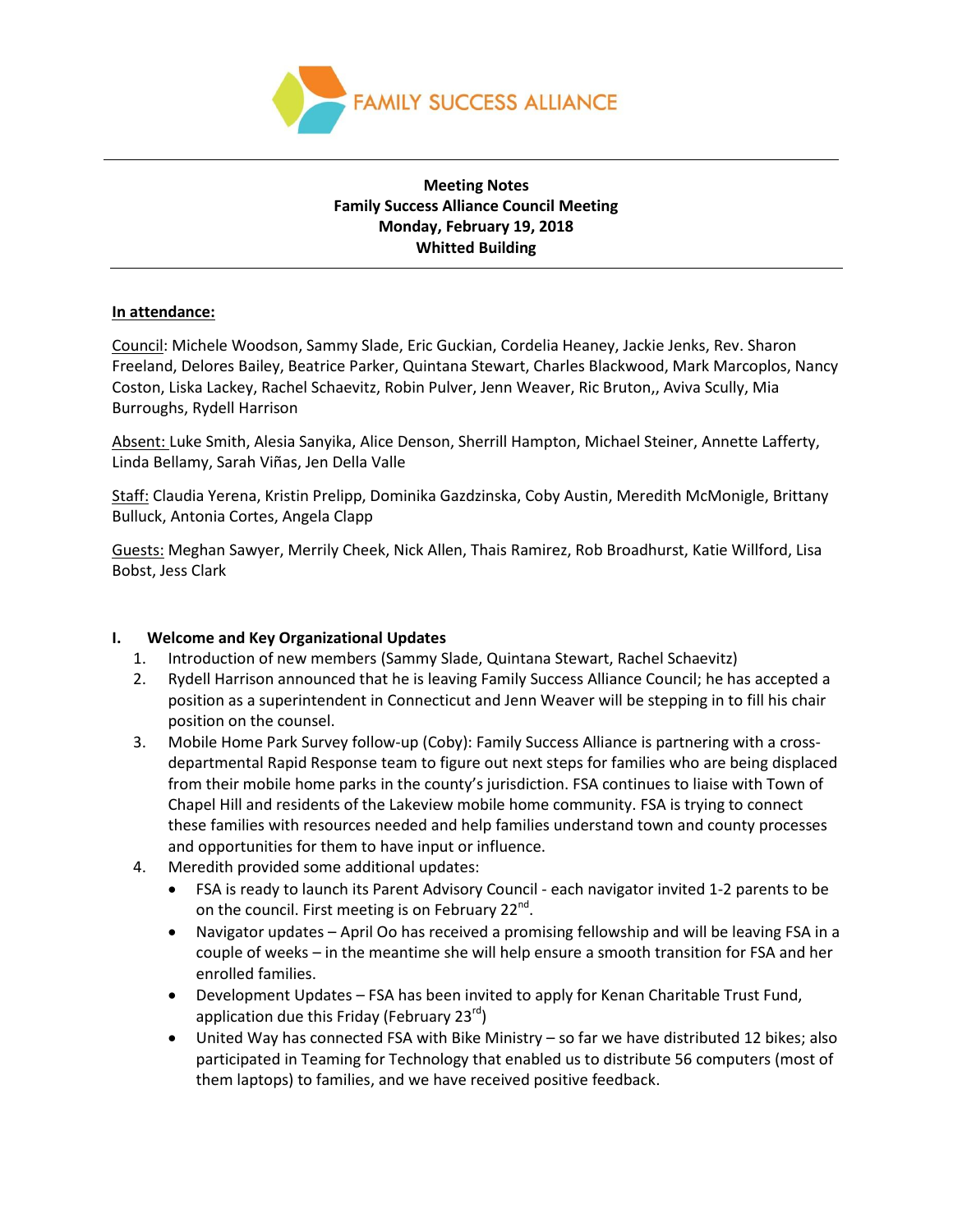- 5. United Way has set a new vision. Staffing and organizational change are being made; the application process will change. Eric Guckian shared that they are focusing more on children and families, but will remain involved with collective impact (suspending the current application process - will keep funding level through the end of the year). The goal is to make it easier from the application stand point, focus on outcomes, and support fewer and more impactful collaborative. They are hoping to have more aligned application process by November.
- 6. Robin Pulver OCPYC's application for funding is open; Campaign for Grade Level Reading was named to the national campaign. Legislature approved funding for Dolly Parton's imagination library (will be giving out registration information out shortly).
- 7. Cardinal Innovation Recently announced an RFP for reinvestment of funds, looking at counties, nonprofits, etc. Best idea wins (long term impact for people with mental health, substance abuse).

## **II. Budget – Coby**

- 1. Coby reminded the Council of FSA's current structure and capacity. The entry way into FSA is through K readiness program. FSA will be enrolling its  $4^{\text{th}}$  cohort this summer. From K-readiness program (around 90 participants) about half can be recruited for FSA. Right now FSA is working with 3 different cohorts and 120 families. In the coming year, we will enroll 45 new families with navigators, reaching 165 total families. This requires adding new navigators, increasing from 6 FTE (7 people) to 8.25 FTE (9 people) – several new navigators will have to be hired (some at full time, some at part time).
- 2. FSA is proposing to add a new cohort in FY 2018-19 without an ask for increased funding from the county. The budget shows an increase in expenditures of \$77,828 and revenue increase of \$51,572. The Health Department and Board of Health will work to cover the difference of \$26,256 from the current FY 2017-18 budget. Empowerment, Inc. is contributing \$28k from their recently awarded GSK Impact award. We have continued funding from UNC for evaluation, including \$30,000 from the EPIC foundation (stays at UNC).
- 3. FSA Council is first step of the budget process. The Board of Health, county manager, and County Commissioners will see it next. The Council had several questions that were answered by Ms. Austin.

Motion to approve the budget as is was made by Delores Bailey, seconded, and carried without dissent.

# **III. Work Group Breakout Sessions & Report-Out**

Council members joined goal-specific breakout groups to do a SWOT (Strengths, Weaknesses, Opportunities, Threats) assessment for each of the major areas of work in the current strategic plan. Work groups then reported out to the Council.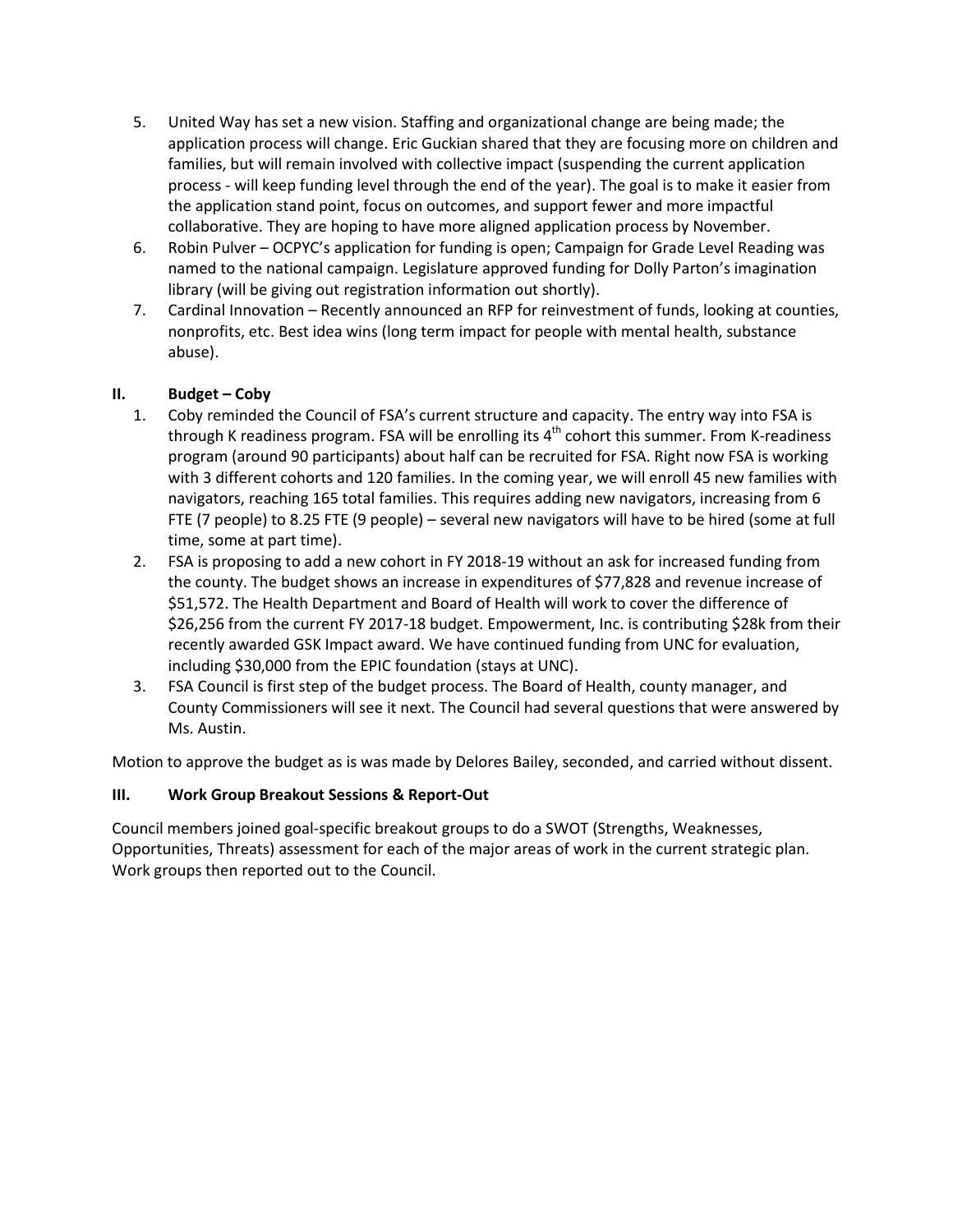| Goal 1 - Children are healthy and prepared for school |  |  |  |
|-------------------------------------------------------|--|--|--|
|-------------------------------------------------------|--|--|--|

|          | <b>Helpful</b>                                                                                                                                                                                                                                   | Harmful                                                                                                                                                                          |  |  |
|----------|--------------------------------------------------------------------------------------------------------------------------------------------------------------------------------------------------------------------------------------------------|----------------------------------------------------------------------------------------------------------------------------------------------------------------------------------|--|--|
| Internal | Strengths                                                                                                                                                                                                                                        | Weaknesses                                                                                                                                                                       |  |  |
|          | DSS subsidies are available to ALL. FSA<br>1.<br>families meet needs of those who don't<br>normally qualify<br>Dual perspective for school readiness – meet<br>2.<br>child and parent where they are<br>Commissioner and community support<br>3. | Lack of transportation – families want to use subsidies<br>1.<br>but can't travel there<br>62% of respondents reported that they are having<br>2.<br>trouble meeting basic needs |  |  |
| External | Opportunities                                                                                                                                                                                                                                    | <b>Threats</b>                                                                                                                                                                   |  |  |
|          | 1.<br>PORCH to Gateway                                                                                                                                                                                                                           | County budget - this is a tight year and each year is<br>1.                                                                                                                      |  |  |
|          | Revisit "baby bucks" – incentive doctor visits<br>2.                                                                                                                                                                                             | different                                                                                                                                                                        |  |  |
|          | and classes with items that benefit health of<br>child                                                                                                                                                                                           | New and increased parent fees – make opportunities<br>2.<br>out of reach                                                                                                         |  |  |
|          | Build on our inventory for parenting supports<br>3.                                                                                                                                                                                              | Not all kids are getting Medicaid renewed<br>3.                                                                                                                                  |  |  |
|          | - no duplication of efforts and eliminate gaps                                                                                                                                                                                                   | 4.<br>Threat to Medicaid and Food Stamps                                                                                                                                         |  |  |
|          | Expand criteria and redefine to serve all<br>4.                                                                                                                                                                                                  |                                                                                                                                                                                  |  |  |
|          | families with kids 0-5, regardless of if they live                                                                                                                                                                                               |                                                                                                                                                                                  |  |  |
|          | in a zone                                                                                                                                                                                                                                        |                                                                                                                                                                                  |  |  |

# **Goal 2 - Children and youth are healthy and succeed in school**

|          | <b>Helpful</b>                                        | <b>Harmful</b>                                                           |  |  |
|----------|-------------------------------------------------------|--------------------------------------------------------------------------|--|--|
| Internal | Strengths                                             | Weaknesses                                                               |  |  |
|          | K Readiness Camp<br>1.                                | Turnover of staff<br>1.                                                  |  |  |
|          | Community Partnership (DSS summer camp)<br>2.         | Uncertainty of how the mission unfolds in practice<br>2.                 |  |  |
|          | 3.<br>Navigator program (spillover to older siblings) | (SES, race)                                                              |  |  |
|          | Parent advocacy - greater school-family<br>4.         | Scalability of resources across all zones<br>3.                          |  |  |
|          | relationships                                         | Focus of attendance for middle school is a low bar and<br>$\mathbf{4}$ . |  |  |
|          | 5.<br>Communication (with the community)              | sends poor message                                                       |  |  |
|          |                                                       | 5.<br>Outcome data on impact of mental health services on                |  |  |
|          | ** Backbone Staff Leadership**                        | student and families                                                     |  |  |
| External | Opportunities                                         | Threats                                                                  |  |  |
|          | Community buy-in/culture<br>1.                        | Inconsistent funding<br>1.                                               |  |  |
|          | Public/private partnerships<br>2.                     | Uncertain political climate (state & federal)<br>2.                      |  |  |
|          |                                                       | 3.<br>Negative stigma of receiving resources                             |  |  |
|          |                                                       | Lack of stable housing. Resources should follow the<br>4.                |  |  |
|          |                                                       | families.                                                                |  |  |
|          |                                                       | 5.<br>Alignment between school assessments and data                      |  |  |
|          |                                                       | collectors                                                               |  |  |